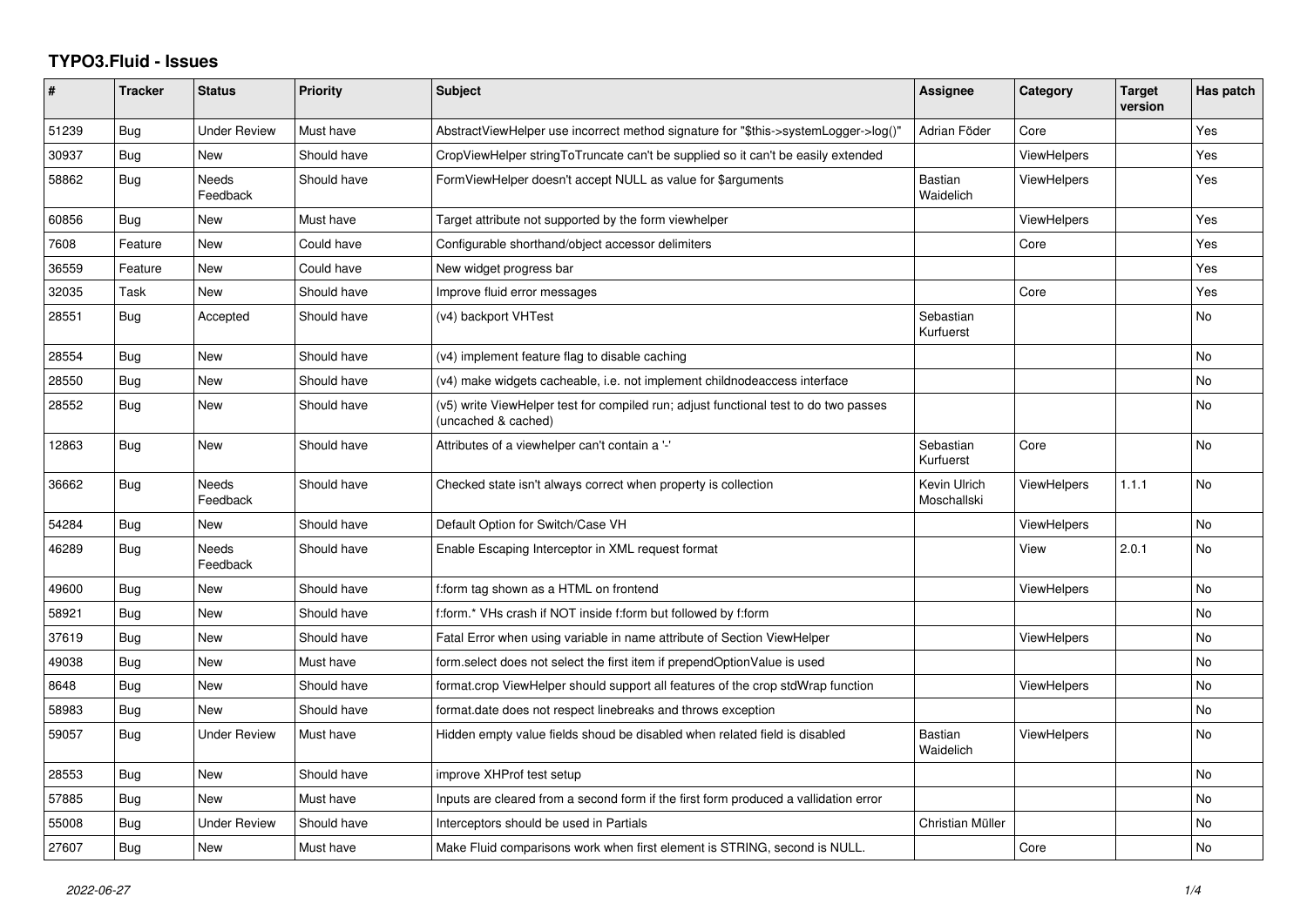| ∦     | <b>Tracker</b> | <b>Status</b>            | <b>Priority</b> | <b>Subject</b>                                                                            | <b>Assignee</b>        | Category           | <b>Target</b><br>version | Has patch |
|-------|----------------|--------------------------|-----------------|-------------------------------------------------------------------------------------------|------------------------|--------------------|--------------------------|-----------|
| 28549 | Bug            | New                      | Should have     | make widgets cacheable, i.e. not implement childnodeaccess interface                      |                        |                    |                          | No        |
| 40998 | Bug            | <b>Under Review</b>      | Should have     | Missing parent request namespaces in form field name prefix                               | Sebastian<br>Kurfuerst | ViewHelpers        | 1.1.1                    | No        |
| 33628 | Bug            | <b>Needs</b><br>Feedback | Must have       | Multicheckboxes (multiselect) for Collections don't work                                  | Christian Müller       | ViewHelpers        |                          | No        |
| 40064 | Bug            | New                      | Must have       | Multiselect is not getting persisted                                                      |                        | <b>ViewHelpers</b> |                          | No.       |
| 53806 | Bug            | <b>Under Review</b>      | Should have     | Paginate widget maximumNumberOfLinks rendering wrong number of links                      | Bastian<br>Waidelich   | Widgets            |                          | No        |
| 36655 | Bug            | <b>New</b>               | Should have     | <b>Pagination Links</b>                                                                   |                        | Widgets            |                          | No        |
| 45384 | Bug            | New                      | Must have       | Persisted entity object in widget-configuration cannot be deserialized (after reload)     |                        | Widgets            | 2.0.1                    | No        |
| 34682 | Bug            | <b>Under Review</b>      | Should have     | Radio Button missing checked on validation error                                          |                        | ViewHelpers        |                          | No        |
| 38369 | Bug            | New                      | Must have       | Resource ViewHelpers should not fall back to request package                              |                        | View               |                          | No        |
| 39990 | Bug            | New                      | Should have     | Same form twice in one template: hidden fields for empty values are only rendered<br>once |                        | Core               |                          | No        |
| 65424 | Bug            | <b>Under Review</b>      | Should have     | SelectViewHelper must respect option(Value Label)Field for arrays                         |                        | ViewHelpers        |                          | No        |
| 44234 | Bug            | <b>Under Review</b>      | Should have     | selectViewHelper's sorting does not respect locale collation                              |                        | ViewHelpers        | 2.1                      | No.       |
| 52591 | Bug            | New                      | Should have     | The Pagination Widget broken for joined objects                                           |                        |                    |                          | No        |
| 3481  | Bug            | New                      | Should have     | Use ViewHelperVariableContainer in PostParseFacet                                         |                        | Core               |                          | No        |
| 33551 | Bug            | New                      | Must have       | View helper values break out of a partial scope                                           | Sebastian<br>Kurfuerst | Core               |                          | No        |
| 47006 | Bug            | <b>Under Review</b>      | Should have     | widget identifier are not unique                                                          |                        |                    |                          | No        |
| 52419 | Bug            | New                      | Should have     | Wrong PHPDocs notation for default value inline f:translate viewhelper                    |                        |                    | 2.0                      | No.       |
| 50888 | Bug            | <b>Under Review</b>      | Should have     | WSOD by changing name of section and if Fluid caches are generated                        |                        |                    |                          | No        |
| 46257 | Feature        | <b>Under Review</b>      | Should have     | Add escape sequence support for Fluid                                                     |                        | Core               |                          | No.       |
| 60003 | Feature        | New                      | Should have     | Add required-Attribute to f:form.password                                                 |                        | ViewHelpers        |                          | No        |
| 40081 | Feature        | New                      | Should have     | Allow assigned variables as keys in arrays                                                |                        |                    |                          | No.       |
| 43346 | Feature        | <b>Under Review</b>      | Should have     | Allow property mapping configuration via template                                         | Karsten<br>Dambekalns  | ViewHelpers        | 2.1                      | No.       |
| 36410 | Feature        | New                      | Should have     | Allow templates to send arguments back to layout                                          |                        | ViewHelpers        |                          | No        |
| 46545 | Feature        | New                      | Should have     | Better support for arrays in options of SelectViewHelper                                  |                        |                    |                          | No        |
| 3291  | Feature        | Needs<br>Feedback        | Should have     | Cacheable viewhelpers                                                                     |                        |                    |                          | No        |
| 60181 | Feature        | New                      | Could have      | Caching mechanism for Fluid Views/Templates                                               |                        | View               |                          | No        |
| 38130 | Feature        | New                      | Should have     | Checkboxes and multiple select fields should have an assignable default value             |                        |                    |                          | No        |
| 52640 | Feature        | <b>Under Review</b>      | Should have     | Create an UnlessViewHelper as opposite to the IfViewHelper                                | Marc Neuhaus           |                    |                          | No        |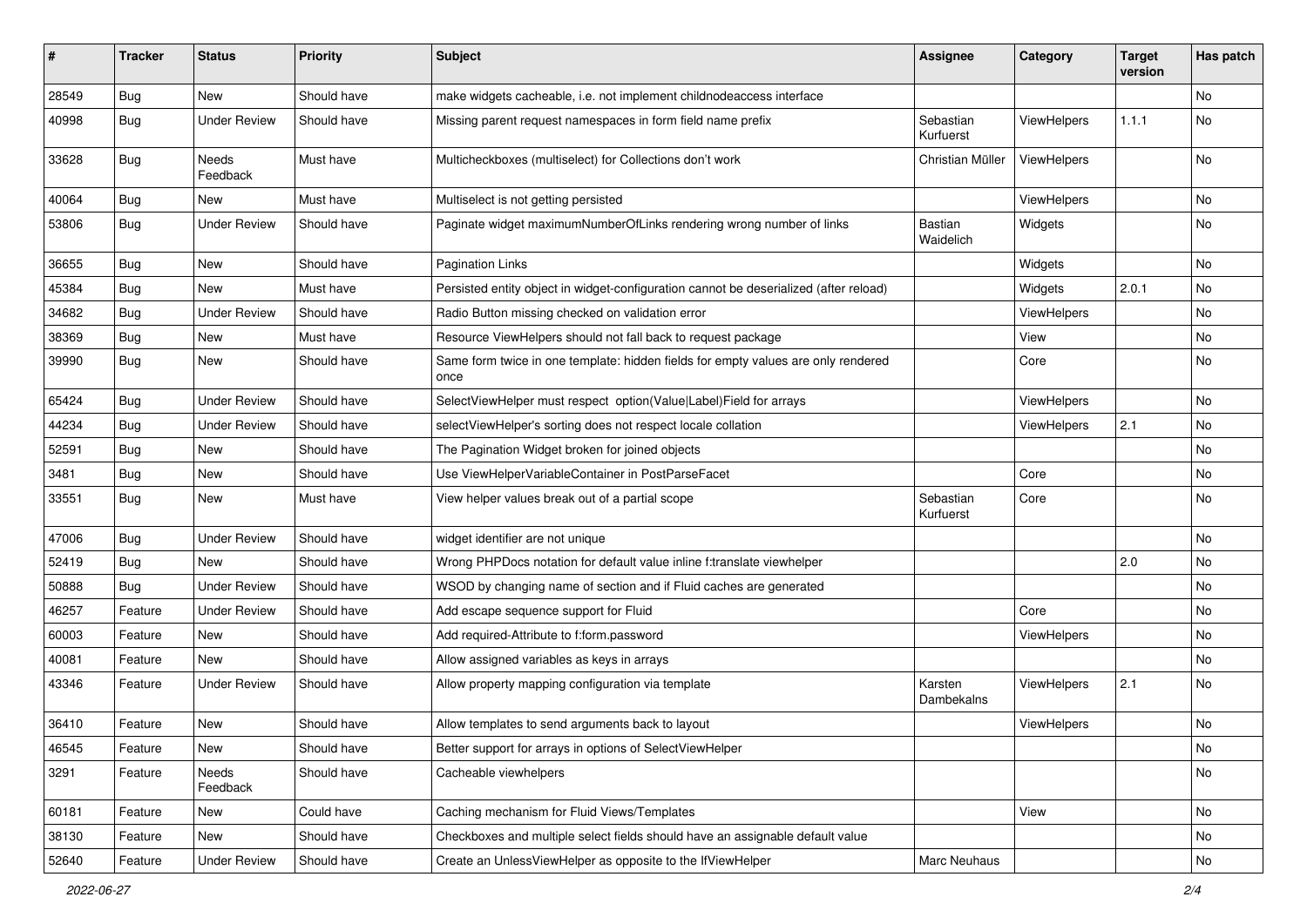| #     | <b>Tracker</b> | <b>Status</b>       | <b>Priority</b>      | Subject                                                                                              | Assignee               | Category    | <b>Target</b><br>version | Has patch |
|-------|----------------|---------------------|----------------------|------------------------------------------------------------------------------------------------------|------------------------|-------------|--------------------------|-----------|
| 3725  | Feature        | New                 | Could have           | <b>CSS Engine</b>                                                                                    | Christian Müller       | ViewHelpers |                          | <b>No</b> |
| 45153 | Feature        | New                 | Should have          | f:be.menus.actionMenuItem - Detection of the current select option is insufficient                   |                        |             |                          | No        |
| 62346 | Feature        | New                 | Could have           | f:comment should have high precende                                                                  |                        | Core        | 3.x                      | No        |
| 31955 | Feature        | New                 | Should have          | f:uri.widget                                                                                         |                        | Widgets     |                          | No        |
| 10472 | Feature        | New                 | Could have           | Fluid Standalone distribution                                                                        |                        | Core        |                          | No        |
| 37095 | Feature        | New                 | Should have          | It should be possible to set a different template on a Fluid TemplateView inside an<br>action        | Christopher<br>Hlubek  |             |                          | No        |
| 51100 | Feature        | <b>New</b>          | Must have            | Links with absolute URI should have the option of URI Scheme                                         |                        | ViewHelpers |                          | <b>No</b> |
| 33394 | Feature        | Needs<br>Feedback   | Should have          | Logical expression parser for BooleanNode                                                            | <b>Tobias Liebig</b>   | Core        |                          | No        |
| 30555 | Feature        | New                 | Could have           | Make TagBuilder more extensible                                                                      |                        | Core        |                          | No        |
| 42397 | Feature        | <b>New</b>          | Should have          | Missing viewhelper for general links                                                                 |                        |             |                          | No        |
| 5933  | Feature        | Accepted            | Should have          | Optional section rendering                                                                           | Sebastian<br>Kurfuerst | ViewHelpers |                          | <b>No</b> |
| 60271 | Feature        | New                 | Should have          | Paginate viewhelper, should also support arrays                                                      |                        |             |                          | No        |
| 39936 | Feature        | New                 | Should have          | registerTagAttribute should handle default values                                                    |                        | ViewHelpers |                          | No        |
| 33215 | Feature        | New                 | Should have          | RFC: Dynamic values in ObjectAccess paths                                                            |                        |             |                          | No        |
| 8989  | Feature        | Needs<br>Feedback   | Could have           | Search path for fluid template files                                                                 |                        | View        |                          | <b>No</b> |
| 49756 | Feature        | <b>Under Review</b> | Should have          | Select values by array key in checkbox viewhelper                                                    |                        |             |                          | <b>No</b> |
| 51277 | Feature        | New                 | Should have          | ViewHelper context should be aware of actual file occurrence                                         |                        |             |                          | No        |
| 26664 | Task           | <b>New</b>          | Won't have this time | Clean up Form ViewHelpers                                                                            |                        | ViewHelpers |                          | <b>No</b> |
| 47669 | Task           | New                 | Should have          | FormViewHelper does not define the default request method                                            |                        |             |                          | No        |
| 5636  | Task           | <b>Under Review</b> | Must have            | Form_RadioViewHelper and CheckBoxViewHelper miss check for existing object<br>before it is accessed. |                        |             |                          | No        |
| 45394 | Task           | New                 | Should have          | Forwardport Unit test for standalone view                                                            |                        | View        |                          | No        |
| 56237 | Task           | New                 | Should have          | in-line (Condition) View Helpers should not evaluate on parsing                                      |                        |             |                          | No        |
| 8491  | Task           | Needs<br>Feedback   | Should have          | link.action and uri.action differ in absolute argument                                               | Karsten<br>Dambekalns  | ViewHelpers |                          | No        |
| 26658 | Task           | New                 | Won't have this time | Make Form ViewHelpers consistent                                                                     |                        | ViewHelpers |                          | No        |
| 42743 | Task           | New                 | Should have          | Remove inline style for hidden form fields                                                           |                        |             |                          | No        |
| 43071 | Task           | New                 | Should have          | Remove TOKENS for adding fallback teplates in B                                                      |                        |             |                          | No        |
| 43072 | Task           | New                 | Should have          | Remove TOKENS for adding templates fallback in Backporter                                            |                        | View        |                          | No        |
| 54195 | Task           | New                 | Should have          | Rename and move FormViewHelper's errorClass value, currently 'f3-form-error'                         | Adrian Föder           | ViewHelpers |                          | No        |